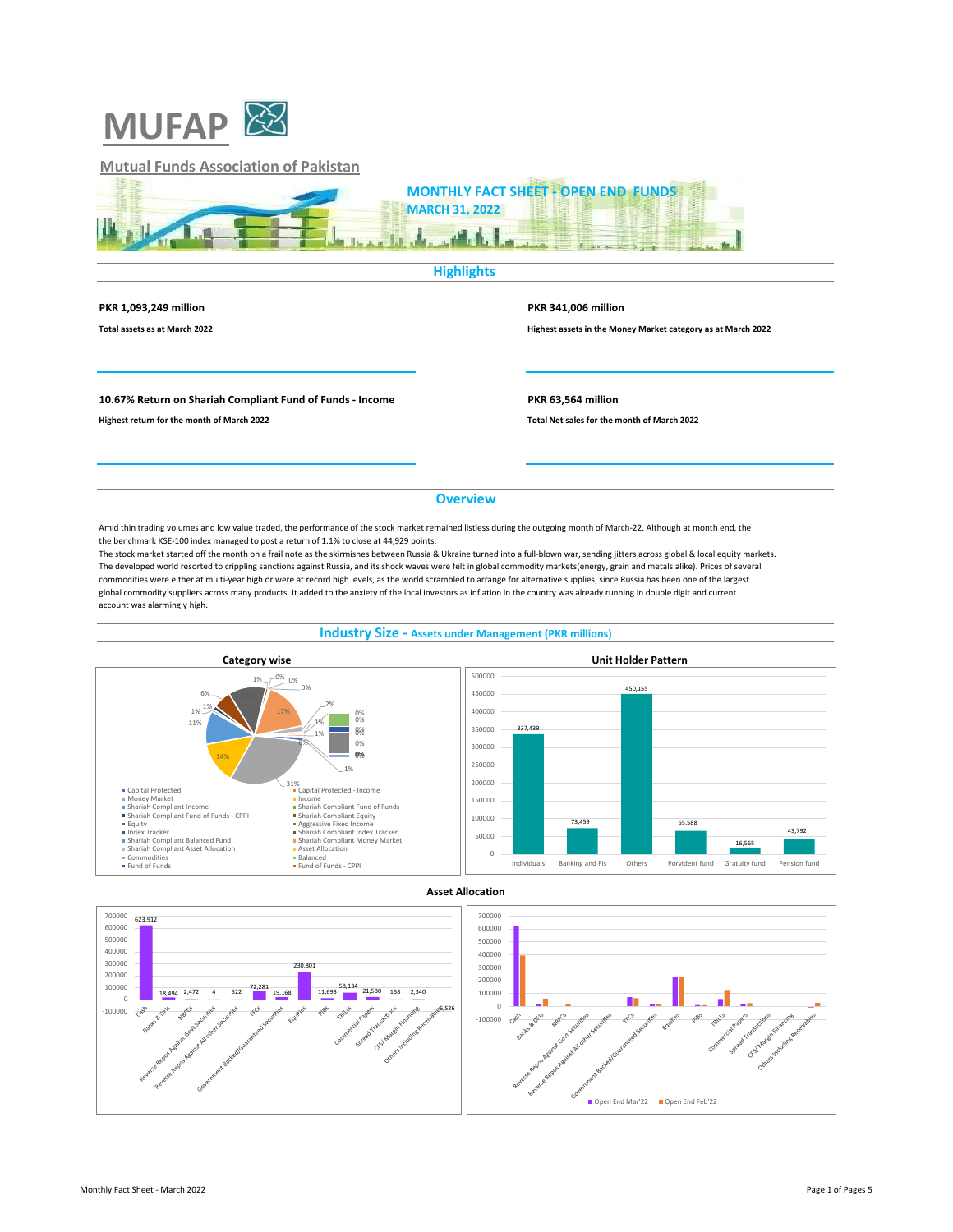# **Return (Monthly - %) \***

| Category                                         | March'22 | February'22 |
|--------------------------------------------------|----------|-------------|
|                                                  |          |             |
| <b>Money Market</b>                              | 8.46%    | 9.65%       |
| Income                                           | 7.01%    | 9.68%       |
| Equity                                           | $-2.85%$ | $-1.22%$    |
| <b>Capital Protected</b>                         | 0.85%    | 0.73%       |
| Capital Protected - Income                       | 7.72%    | 8.07%       |
| <b>Fund of Funds - CPPI</b>                      | 0.14%    | 0.27%       |
| <b>Aggressive Fixed Income</b>                   | 7.76%    | 9.28%       |
| <b>Balanced</b>                                  | 0.22%    | $-1.40%$    |
| <b>Asset Allocation</b>                          | 0.28%    | $-1.04%$    |
| <b>Fund of Funds</b>                             | 0.04%    | $-0.95%$    |
| <b>Index Tracker</b>                             | 0.89%    | $-2.02%$    |
| <b>Shariah Compliant Money Market</b>            | 9.36%    | 9.40%       |
| <b>Shariah Compliant Income</b>                  | 7.04%    | 8.60%       |
| <b>Shariah Compliant Equity</b>                  | $-1.01%$ | $-1.58%$    |
| Shariah Compliant Capital Protected Fund         | 0.00%    | 0.00%       |
| Shariah Compliant Fund of Funds - CPPI           | 1.05%    | $-1.08%$    |
| <b>Shariah Compliant Aggressive Fixed Income</b> | 9.66%    | 7.77%       |
| <b>Shariah Compliant Balanced Fund</b>           | $-0.05%$ | $-0.52%$    |
| <b>Shariah Compliant Asset Allocation</b>        | 0.16%    | $-0.35%$    |
| <b>Shariah Compliant Fund of Funds</b>           | 0.61%    | $-0.65%$    |
| <b>Shariah Compliant Index Tracker</b>           | 0.83%    | $-2.08%$    |
| <b>Shariah Compliant Commodities</b>             | 2.76%    | 4.80%       |
| Shariah Compliant Fund of Funds - Income         | 10.67%   | 8.34%       |
| Shariah Compliant Capital Protected - Income     | 6.96%    | 8.18%       |

**\* Based on weighted average return of industry**

# **Net Sales (PKR millions)**



#### *NOTE:*

*The information pertaining to this MFS for the month of March 2022 does not reflect the complete industry picture as data was not provided by HBL till the date of this publication.*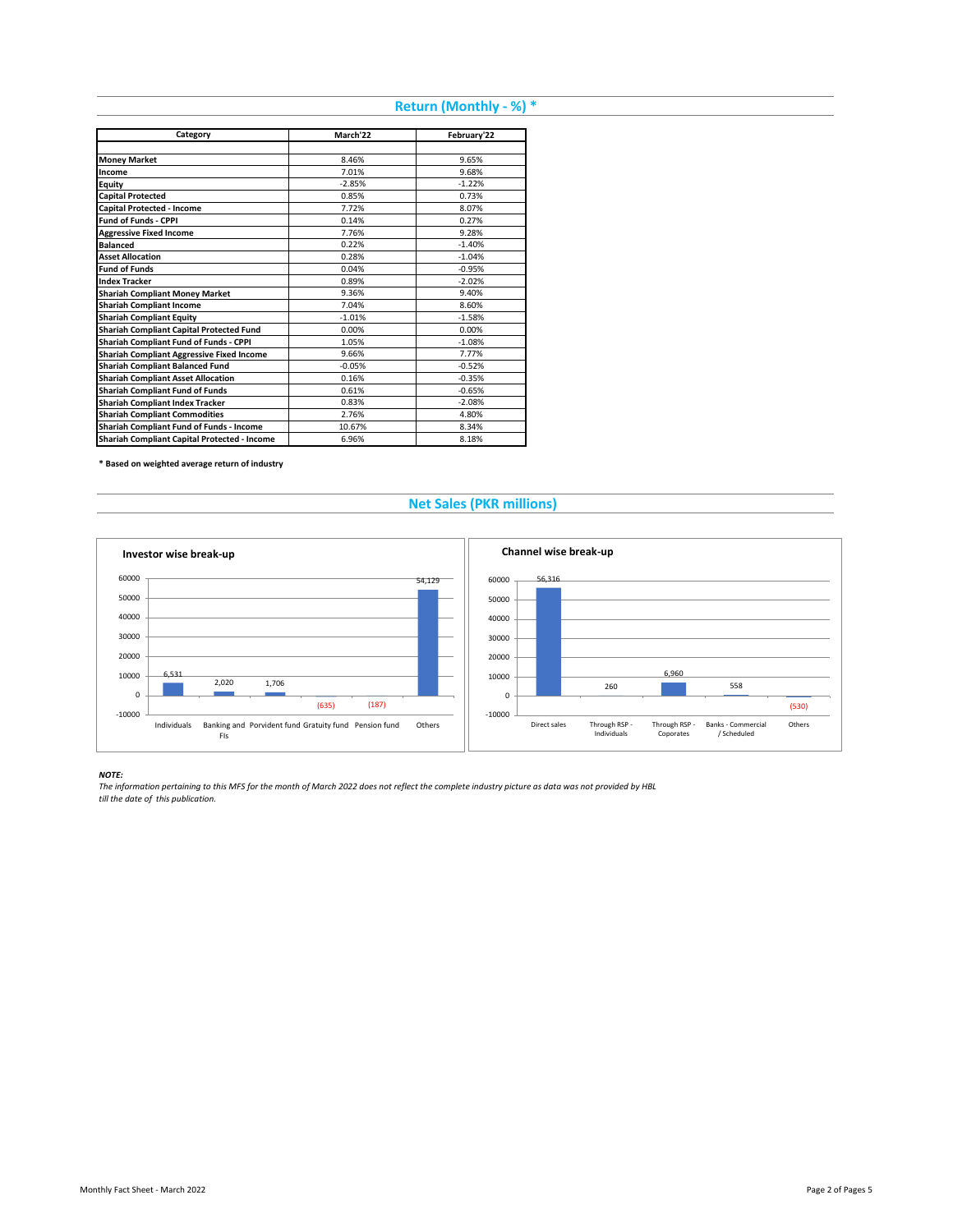

# **Mutual Funds Association of Pakistan**



# **Highlights**

#### **PKR 39,633 million PKR 9,750 million**

**Total assets as at March 2022 Highest assets in the Shariah Equity sub fund category of funds as at March 2022**

### **12.31 % Return on Commodity sub fund PKR 193 million**

**Highest return for the month of March 2022 Total Net sales for the month of March 2022**

**Overview**

Amid thin trading volumes and low value traded, the performance of the stock market remained listless during the outgoing month of March-22. Although at month end, the the benchmark KSE-100 index managed to post a return of 1.1% to close at 44,929 points.

The stock market started off the month on a frail note as the skirmishes between Russia & Ukraine turned into a full-blown war, sending jitters across global & local equity markets. The developed world resorted to crippling sanctions against Russia, and its shock waves were felt in global commodity markets(energy, grain and metals alike). Prices of several commodities were either at multi-year high or were at record high levels, as the world scrambled to arrange for alternative supplies, since Russia has been one of the largest global commodity suppliers across many products. It added to the anxiety of the local investors as inflation in the country was already running in double digit and current account was alarmingly high.

## **Industry Size - Assets under Management (PKR millions)**





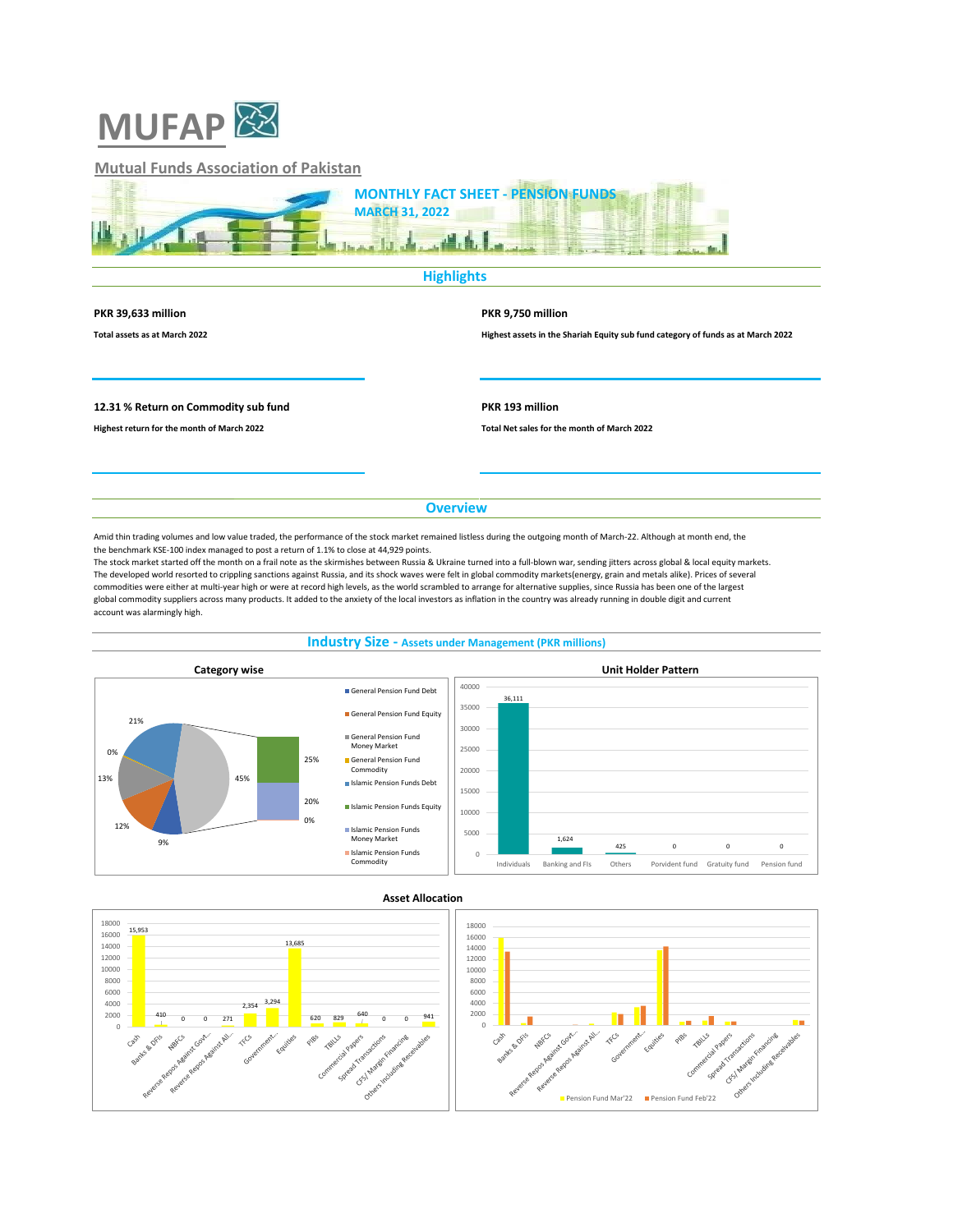# **Return (Monthly - %) \***

| <b>Pension Funds</b>        | March'22 | February'22 |
|-----------------------------|----------|-------------|
|                             |          |             |
| <b>General Pension Fund</b> | 27.15%   | 25.40%      |
| <b>Islamic Pension Fund</b> | 17.81%   | 19.40%      |

**\* Based on weighted average return of industry**

# **Net Sales (PKR Millions)**



*NOTE:* 

*The information pertaining to this MFS for the month of March 2022 does not reflect the complete industry picture as data was not provided by HBL till the date of this publication.*